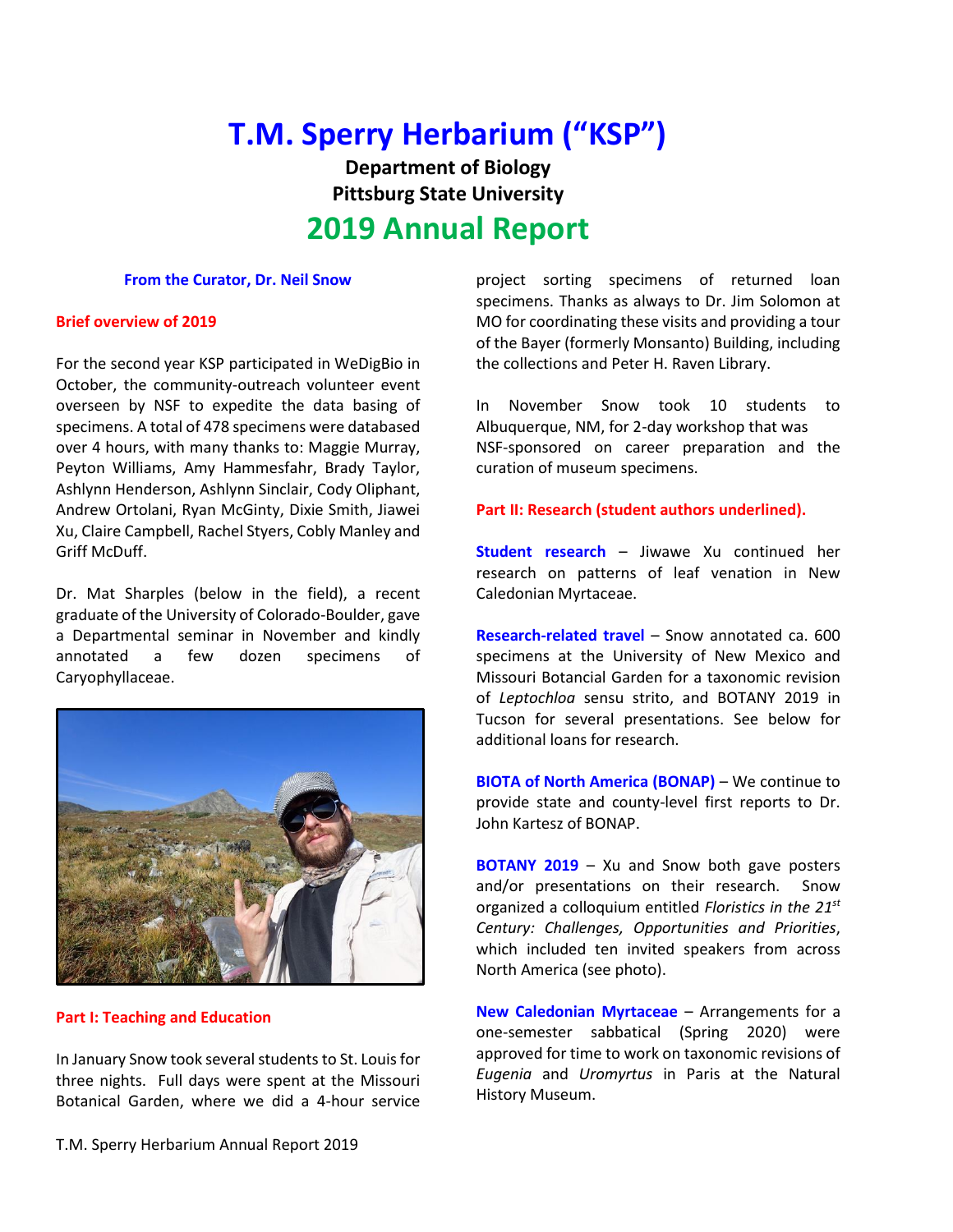#### **Part III: Outreach**

**Visitors** – 59 people used or visited the herbarium, including 38 student visits mostly to use the KS and Regional Reference Collection. We also hosted Will Callen, a case worker for US Congressman Steve Waktins of Kansas Second Congressional District, showing the existing herbarium and new space into which the herbarium is moving. PSU alumni Mike Robbinson and Jacob Barnes each came by for visits, which we always appreciate.

**Specimens online** – The Sperry Herbarium is now a part of the Global Biodiversity Information Facility [\(https://www.gbif.org/dataset/a92f4b3c-ae5c-45af-](https://www.gbif.org/dataset/a92f4b3c-ae5c-45af-8dac-4a6a88d35ddd)[8dac-4a6a88d35ddd\)](https://www.gbif.org/dataset/a92f4b3c-ae5c-45af-8dac-4a6a88d35ddd) and IDigBio data portals, with its label information from databased specimens available online.

# **Part IV: General Curation and By the Numbers**

(\* = much or most with student assistance)

**Herbarium size:** ca. 65,500

First occurrences (state): 45 (KS); including 44 by Pryer et al. (2019). Shown below is the first confirmed adventive (= naturalized) occurrence of Pampas grass (*Cortaderia selloana*) in KS, just north of the SEK Recycling Center in Pittsburg.



Pampas grass (*Cortaderia selloana*)

First county occurrence records reported by KSP: 260 (MO, OK, TX, MN, CO and mostly KS)

Specimens collected: 74

Specimens annotated: ca. 8100

Specimen labels made\*: 824

Specimens mounted\*: 1200

Specimens added to KS and Regional Reference Collection\*: 376 (Total: 1721)

Specimens data based\*: 10,725

Specimens barcoded\*: 9895

Specimens digitally imaged\*: 1531

Specimens conserved\*: 5

Specimens de-accessioned: 747 (sterile, lacking locality data, or horticultural)

Fields in database corrected or updated: 443 (at least… we're not going to track this henceforth!)

Specimens received on loan for research: 58 specimens of *Metrosideros polymorpha* (Myrtaceae) from Hawaii from Dr. Elizabeth Stacy (U. NV-Las Vegas)

Loans to KSP returned in 2019: ca. 400 (to Missouri Botanical Garden, Desert Botanical Garden, AZ State U., U. of AZ, Humboldt State U., Harvard U. Herbaria, U. of NM, Miami U. of OH, Sul Ross State U).

# KSP specimens received as a gift for research: 7

KSP specimens sent as gift: 177. Many thanks to Dr. Dale Kruse of Texas A & M for sending gift specimens for use in the Wetlands Plants course, and to Dr. Michael Powell of Sul Ross State University for sending additional collections of grasses in Grass Taxonomy and cacti for use in Plant Taxonomy.

Specimens on loan to KSP: 325

Specimens sent on loan from KSP: 77

`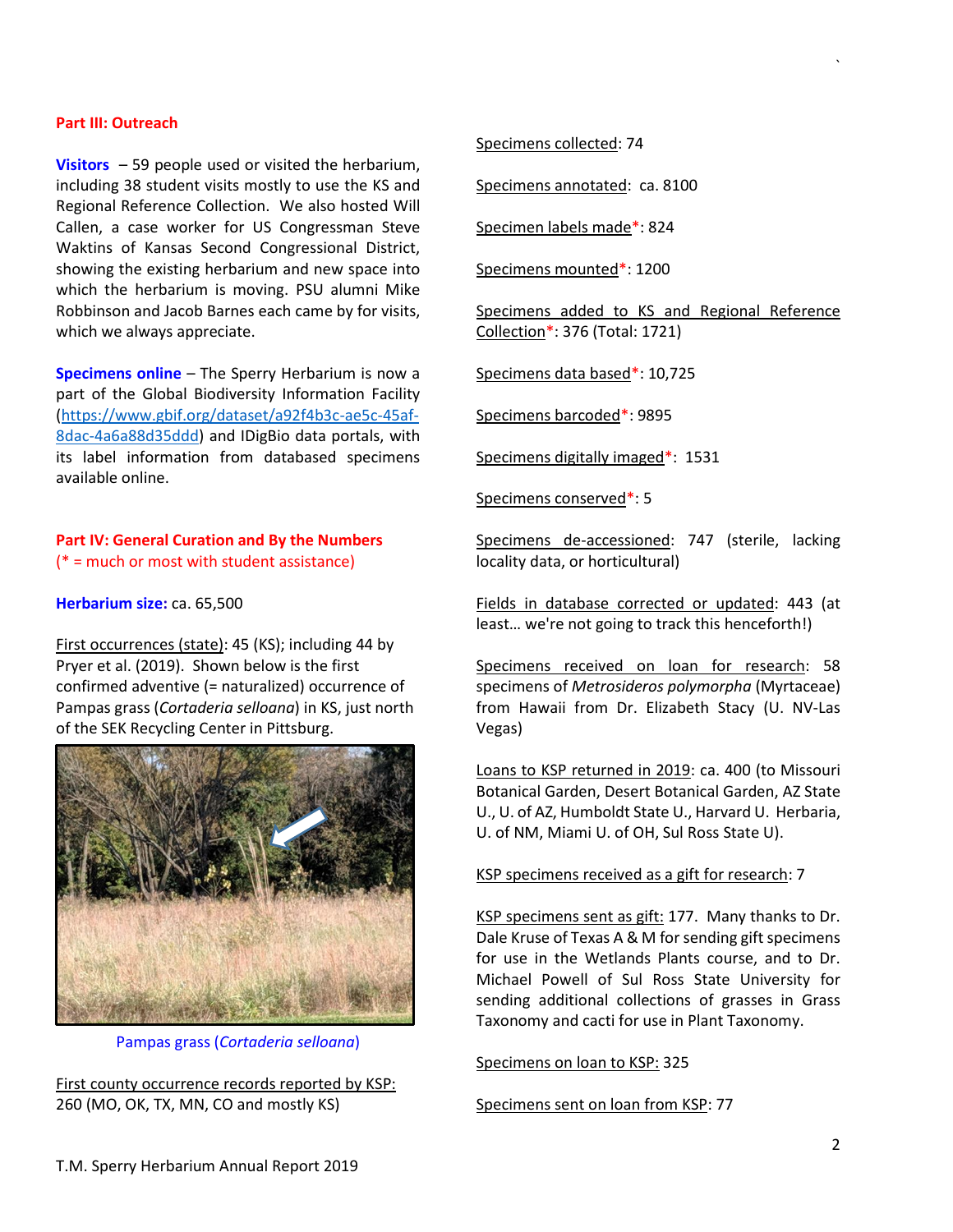Specimens used in teaching (ca. 680): Plant Taxonomy (ca. 350); Grass Taxonomy (320); Evolution (5). Five specimens were used for identification quiz in Biology Bowl in February.

External requests for identifications or information: Requests for identifications of Myrtaceae came from South Africa, whereas those of Poaceae came from Israel, Nevada, and Jamaica.

## Estimated backlog of vascular plants: 15,300

External requests for DNA material: Twelve leaf samples were sent for DNA extraction to the Royal Botanic Gardens, Kew, including of Poaceae for Dr. Maria Vorontsova and Myrtaceae for Dr. Eve Lucas.

# **Curatorial Assistance in 2019**

Many thanks to the following individuals, all of whom contributed to curatorial efforts in 2019: Ximena Bogarín, Andrew Ortolani, Jiawei Xu, Dr. Dixie Smith, Maggie Murray, Peyton Williams, Amy Hammesfahr, Brady Taylor, Ashlynn Henderson, Ashlynn Sinclair, Cody Oliphant, Ryan McGinty, Claire Campbell, Rachel Styers, Colby Manley and Griff McDuff. (With sincere apologies to anybody who may have been overlooked!)

### **Other general information**

Herbarium tours: Do you know educational or civic groups (schoolchildren, scouts, 4-H, FFA, etc.) that would enjoy a tour of the herbarium? If so, then please contact the Director (nsnow [at] pittstate.edu), who will work to tailor a presentation to your group's interests.



`

PSU alumnus Mike Robbinson (L) during a visit and herbarium tour, Spring 2019.

**THE HITCH THEFT**